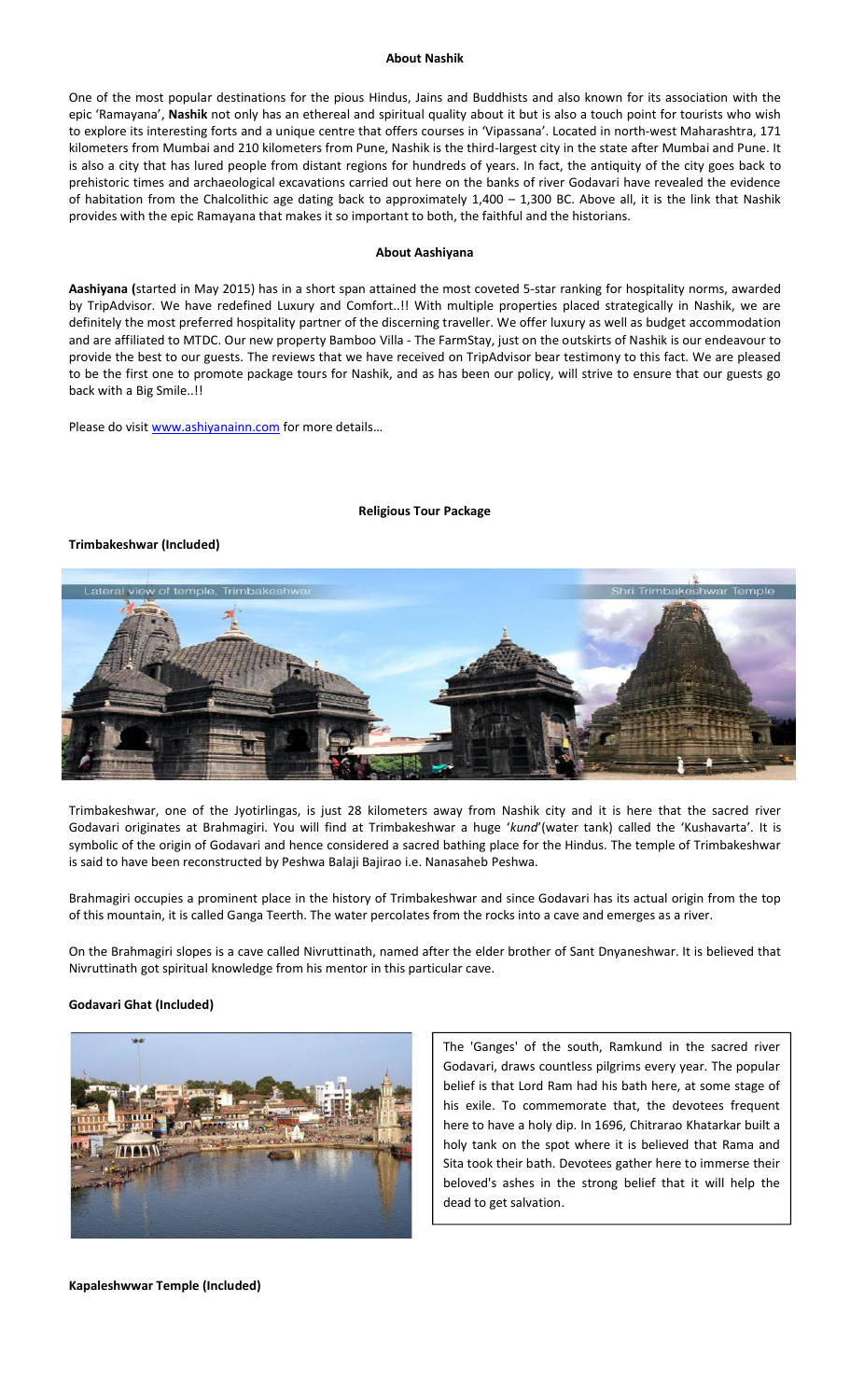

**Kalaram Temple (Included)**

One of the oldest temples in Nasik, the Kapaleshwar Temple, is dedicated to Lord Shiva. This fabulous shrine is located in the serene ambience of the sacred river Godavri. Absence of Nandi Idol in the temple premises is a mystery. Generally, all Shiva temples have an idol of Nandi Bull, which overlooks its master's sanctum.

An architectural marvel, this Shiva temple is a must see holy spot in Nasik. The atmosphere of this sacred shrine is crowded with devotees on the festive occasions of Shivratri and Shravani Somvar.



The Kalaram temple is an old Hindu shrine dedicated to Lord Rama in the Panchavati area of Nashik City in Maharashtra, It is one of the most important Hindu shrines in the city. The temple derives its name from the statue of Lord Rama that is black in colour. The literal translation of Kalaram means black Rama. The sanctum sanctorum also houses the statues of goddess Sita and Lakshman. Thousands of devotees visit it every day. The temple was funded by Sardar Rangarao Odhekar. It was built around 1792. It was said that Sardar Odhekar had a dream that the statue of Rama in black colour is there in the river Godavari. Odhekar took the statues from river and built the temple. The place where statues were found was named as Ramkund. The main entrance of the temple has Lord Hanuman idol which is black.

**Someshwar Temple (Included)**



Someshwar temple is on the way to Gangapur dam, at a distance of 8 kms from Central Bus Stand. This is a temple of Lord Shiva and Lord Hanuman on the banks of river Godavari. The area is covered with greenery, with a pleasant climate. Tourists can take pleasure of swimming and boating in the river. Someshwar has been a favourite location for many a film-shootings. On the way to Someshwar, there is a village named Anandwalli. It is so named because the Peshwas – Anandibai and Raghobadada, lived there for some time.

**Navshya Ganapati (Included)**



The Navshya Ganapati Temple at Anandvalli is situated on the banks of the Godavari and has a history of around 300- 400 years. The temple was built at the time of Peshwas. The Ganapati Idol is famous amongst its followers as 'Navashya' because it is said that he grants all wishes of anyone who comes to him, Ganapati answers to the offerings in prayers ('navas') and thousands of devotees have experienced this act of God.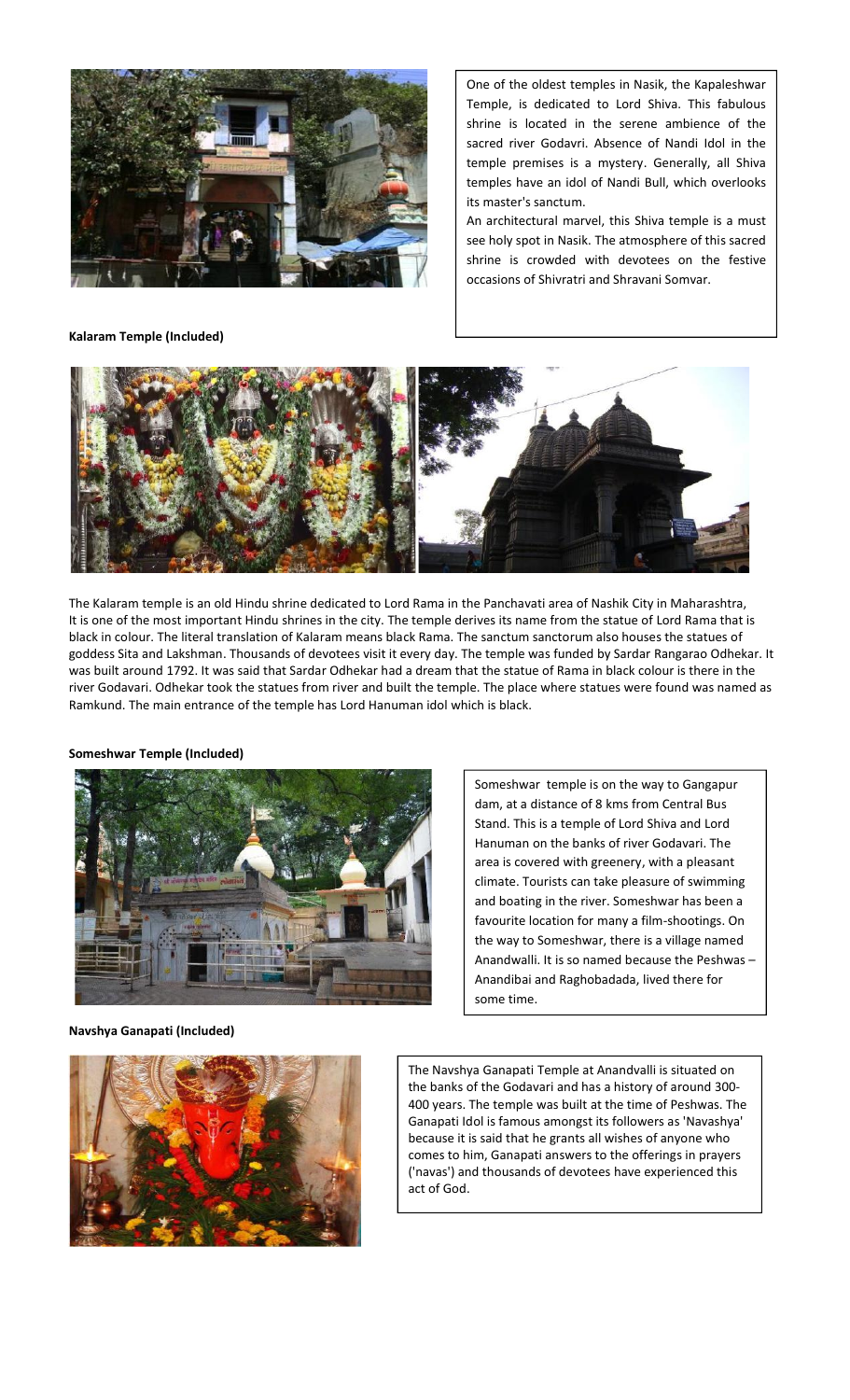**Jain Temple (Included)**



**Shri Baalaji Temple (Included)**

A huge newly built temple complex dedicated to Jain saints, Jain Mandir is located at Vilhouli, Nasik. This three-storied shrine presents a different architectural grandeur than that of the other temples. Shree Dharmachakra Prabhav Tirth, which is popularly called as Jain Mandir is constructed with white marble and pink sand.

The ground floor of this magnificent building houses a Pravachan Hall, where sermons and meditations take place. "Choumukhji" is placed on the first floor and the third floor is reserved for "Ashtapadji". One among the deities of this Mandir is the 24th Thirthankara of the Jains. This amazing deity weighs 12 ton and it is made up of Panchdhatu. Situated in a serene ambience, all the idols enshrined in this temple adorn a serious outlook.



Situated off Gangapur Road, this newly built temple is a lovely edifice and is dedicated to Lord Balaji. In a short duration, this temple has found a place in the devotees' hearts and is regularly thronged by them.